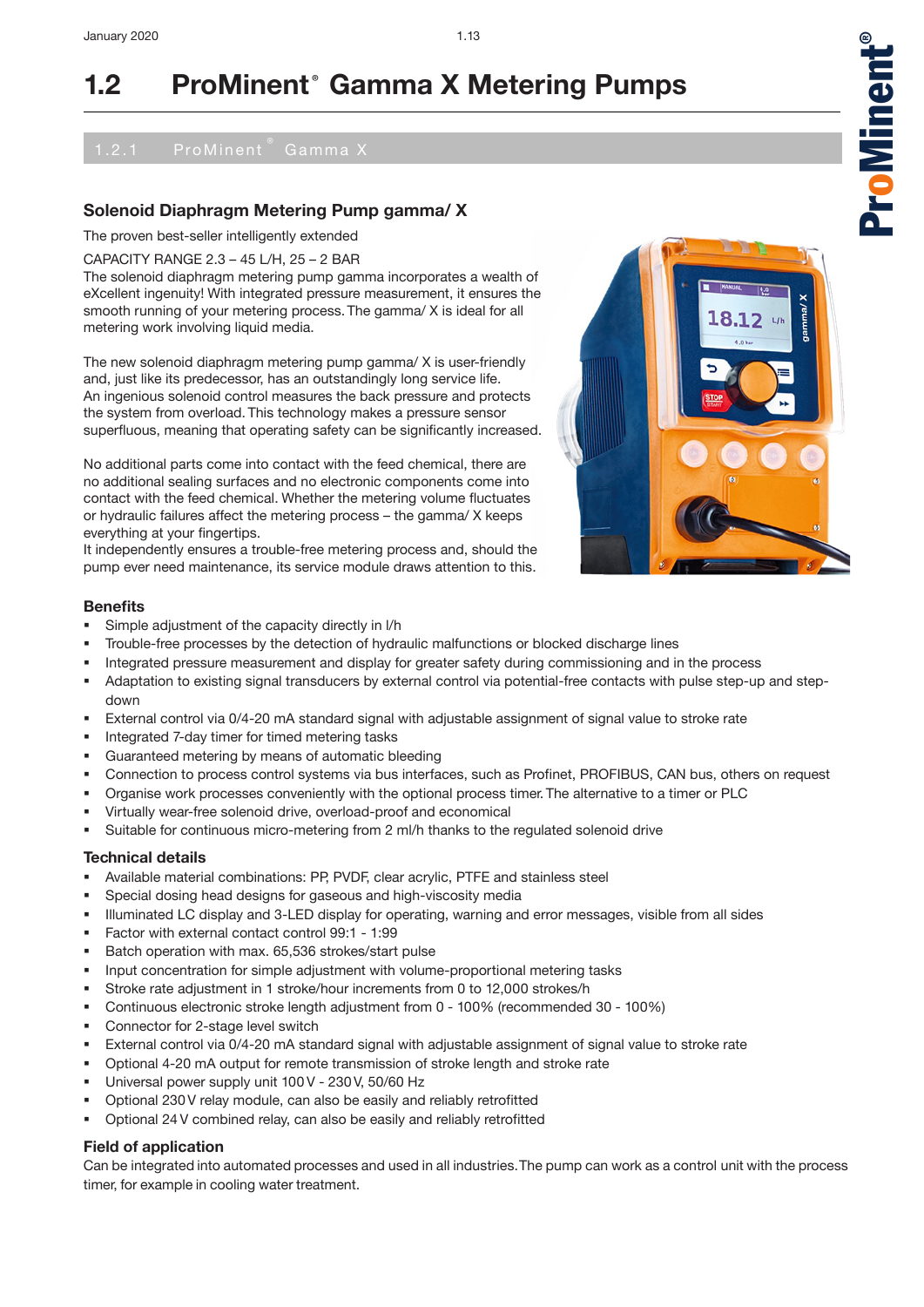

®

# **1.2 ProMinent® Gamma X Metering Pumps**

|                                                    |                | Delivery rate at max. back pressure |           | Number of<br><b>Strokes</b> | Connection<br>Size OD x ID                                                | Suction<br>Lift | Shipping Weight<br>PP, NP | SS                |
|----------------------------------------------------|----------------|-------------------------------------|-----------|-----------------------------|---------------------------------------------------------------------------|-----------------|---------------------------|-------------------|
| pump type<br>gamma/X                               | bar            | I/h                                 | ml/stroke | Strokes/<br>min             | mm                                                                        | PV, TT<br>mWC   | kg                        | kg                |
| GMXa 1602                                          | 16             | 2.30                                | 0.19      | 200                         | $6 \times 4$                                                              | $6.0**$         | 3.6                       | 4.1               |
| <b>GMXa 1604</b>                                   | 16             | 3.60                                | 0.30      | 200                         | $6 \times 4$                                                              | $5.0**$         | 3.6                       | 4.1               |
| GMXa 0708                                          | 7              | 7.60                                | 0.63      | 200                         | $8 \times 5$                                                              | $4.0**$         | 3.7                       | 5.0               |
| <b>GMXa 0414</b>                                   | $\overline{4}$ | 13.50                               | 1.13      | 200                         | $8 \times 5$                                                              | $3.0**$         | 3.7                       | 5.0               |
| GMXa 0220                                          | 2              | 19.70                               | 1.64      | 200                         | $12 \times 9$                                                             | $2.0**$         | 3.7                       | 5.0               |
| <b>GMXa 2504</b>                                   | 25             | 3.80                                | 0.32      | 200                         | (6x4 suction) 8 x4***                                                     | $4.0**$         | 4.9                       | 5.5               |
| GMXa 1009                                          | 10             | 9.00                                | 0.75      | 200                         | $8 \times 5$                                                              | $3.0**$         | 5.1                       | 6.5               |
| GMXa 0715                                          | $\overline{7}$ | 14.50                               | 1.21      | 200                         | 8 x 5****                                                                 | $3.0**$         | 5.1                       | 6.5               |
| GMXa 0424                                          | 4              | 24.00                               | 2.00      | 200                         | $12 \times 9$                                                             | $3.0**$         | 5.1                       | 6.5               |
| GMXa 0245                                          | $\overline{2}$ | 45.00                               | 3.70      | 200                         | $12 \times 9$                                                             | $2.0**$         | 5.2                       | 7.0               |
|                                                    |                |                                     |           |                             | gamma/ X metering pumps with self-bleeding head without bypass (SER) PVT7 |                 |                           |                   |
| GMXa 1602                                          | 10             | 0.90                                | 0.08      | 200                         | $6 \times 4$                                                              | $1.8**$         | 3.6                       |                   |
| <b>GMXa 1604</b>                                   | 10             | 1.60                                | 0.13      | 200                         | 6x4                                                                       | $1.8**$         | 3.6                       | $\qquad \qquad -$ |
| GMXa 0708                                          | 7              | 5.70                                | 0.48      | 200                         | $8 \times 5$                                                              | $1.8**$         | 3.7                       |                   |
| <b>GMXa 0414</b>                                   | 4              | 12.00                               | 1.00      | 200                         | $8 \times 5$                                                              | $1.8**$         | 3.7                       | $\qquad \qquad -$ |
| GMXa 0220                                          | 2              | 17.40                               | 1.45      | 200                         | $12 \times 9$                                                             | $1.8**$         | 3.7                       |                   |
| <b>GMXa 1009</b>                                   | 10             | 6.00                                | 0.50      | 200                         | $8 \times 5$                                                              | $1.8**$         | 5.1                       |                   |
| GMXa 0715                                          | 7              | 12.90                               | 1.08      | 200                         | $8 \times 5$                                                              | $1.8**$         | 5.1                       |                   |
| <b>GMXa 0424</b>                                   | $\overline{4}$ | 19.20                               | 1.60      | 200                         | $12 \times 9$                                                             | $1.8**$         | 5.1                       |                   |
| gamma/ X metering pumps with auto bleed (SEK) NPB9 |                |                                     |           |                             |                                                                           |                 |                           |                   |
| <b>GMXa 1602</b>                                   | 10             | 1.3                                 | 0.11      | 200                         | 6x4                                                                       | $2.1**$         | 3.6                       |                   |
| <b>GMXa 1604</b>                                   | 10             | 2.4                                 | 0.21      | 200                         | $6 \times 4$                                                              | $2.7**$         | 3.6                       |                   |
| GMXa 0708                                          | 7              | 6.8                                 | 0.57      | 200                         | $8 \times 5$                                                              | $2.0**$         | 3.7                       |                   |
| <b>GMXa 0414</b>                                   | $\overline{4}$ | 12.0                                | 1.00      | 200                         | $8 \times 5$                                                              | $2.0**$         | 3.7                       |                   |
| GMXa 0220                                          | $\overline{c}$ | 18.0                                | 1.50      | 200                         | $12 \times 9$                                                             | $2.0**$         | 3.7                       |                   |
| <b>GMXa 1009</b>                                   | 10             | 8.0                                 | 0.67      | 200                         | $8 \times 5$                                                              | $3.0**$         | 5.1                       |                   |
| GMXa 0715                                          | $\overline{7}$ | 13.5                                | 1.12      | 200                         | $8 \times 5$                                                              | $2.5***$        | 5.1                       |                   |
| <b>GMXa 0424</b>                                   | $\overline{4}$ | 20.0                                | 1.67      | 200                         | $12 \times 9$                                                             | $2.5***$        | 5.1                       |                   |

**Note:** Gamma/ X metering pumps with dosing heads for high-viscosity media have a 10 – 20% lower capacity, and are not self priming.

**\*** The given performance data represents guaranteed minimum values, calculated using water as the medium at room temperature.

\*\* Suction lift with a filled dosing head and filled suction line, with a self-bleeding dosing head with air in the suction line.<br>\*\*\* With atsiplese steel dosian 6 mm connector width

With stainless steel design 6 mm connector width.

**\*\*\*\*** With stainless steel design 12 mm connector width.

**All data refers to water at 20 °C.**

# **Materials in contact with the medium**

| Dosing head | <b>Suction/pressure</b>             | Connector                           | <b>Ball seat</b> | Seals       | <b>Balls</b> |
|-------------|-------------------------------------|-------------------------------------|------------------|-------------|--------------|
| <b>PPT</b>  | Polypropylene                       | Polypropylene                       | <b>PVDF</b>      | <b>PTFE</b> | Ceramic      |
| <b>NPT</b>  | Clear acrylic                       | <b>PVC</b>                          | <b>PVDF</b>      | <b>PTFE</b> | Ceramic      |
| <b>PVT</b>  | <b>PVDF</b>                         | <b>PVDF</b>                         | <b>PVDF</b>      | <b>PTFE</b> | Ceramic      |
| TП          | PTFF with carbon                    | PTFE with carbon                    | Ceramic          | <b>PTFF</b> | Ceramic      |
| <b>SST</b>  | Stainless steel material no. 1.4404 | Stainless steel material no. 1.4404 | Ceramic          | <b>PTFF</b> | Ceramic      |

Self-bleeding design only in material designs PP and NP with a valve spring made of

Hastelloy C and a PVDF valve insert. Diaphragm with a PTFE coating.

FKM = fluorine rubber

Metering reproducibility: ±2% when used according to the operating instructions

Permissible ambient temperature: -10 °C to +45 °C

**Mean power consumption:** 24/30 W

**Degree of protection:** IP 65, insulation class F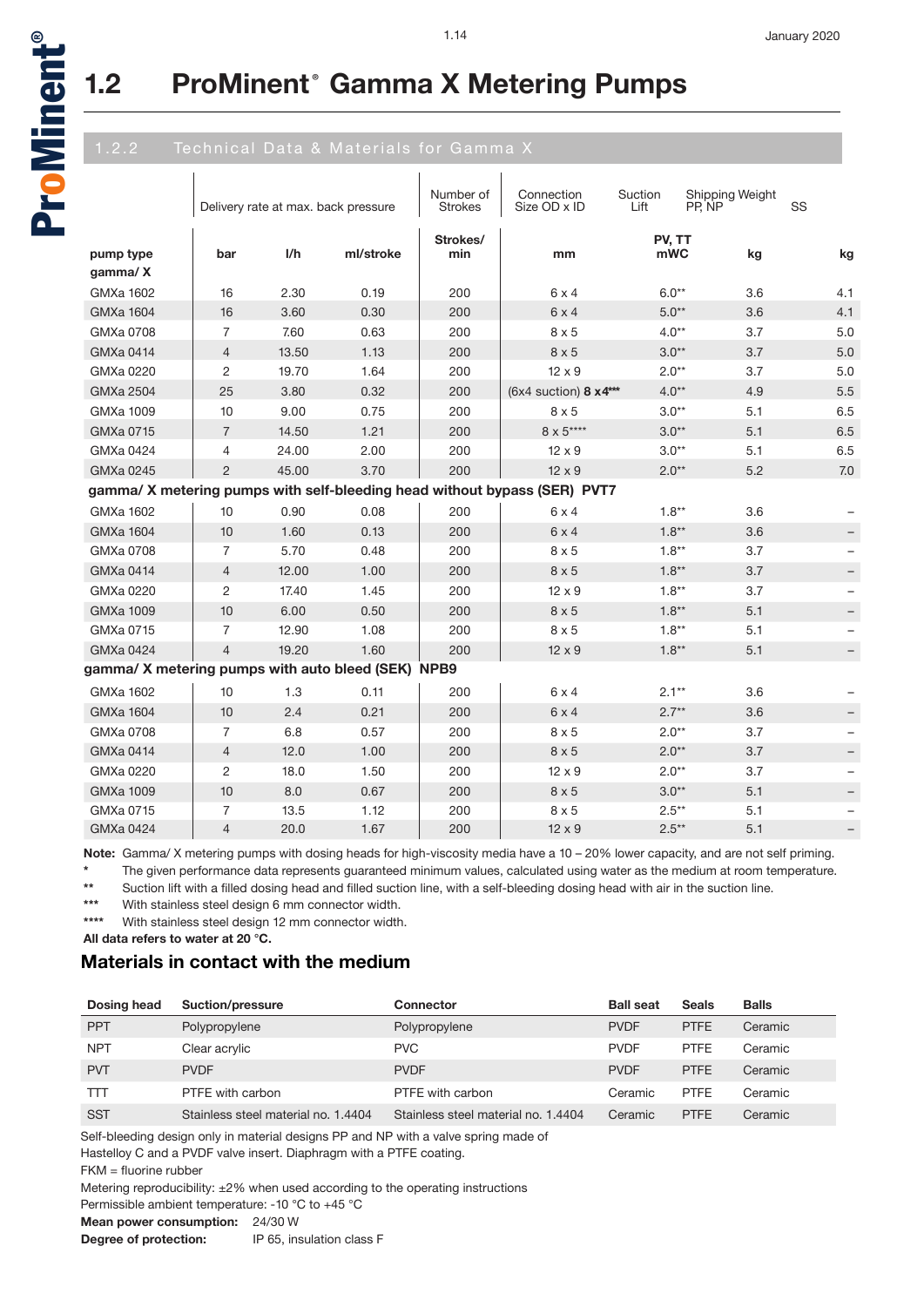## January 2020

# **1.2 ProMinent® Gamma X Metering Pumps**

| <b>GMXa</b> | <b>Type</b><br>1602, 1604 |                  |                                              | PPT <sub>2</sub>                                                                                                    | NPT <sub>2</sub>   | NPB <sub>2</sub>             | NPB <sub>9</sub>                     | <b>PVT0</b>                                                                                                                                                                                                                                                                                                                                                                                                                                                                                                                                                                                    | PVT <sub>2</sub>                                                 | PVT4              | PVT7                                                 | TTT0                                                                                                        | SST <sub>0</sub> |
|-------------|---------------------------|------------------|----------------------------------------------|---------------------------------------------------------------------------------------------------------------------|--------------------|------------------------------|--------------------------------------|------------------------------------------------------------------------------------------------------------------------------------------------------------------------------------------------------------------------------------------------------------------------------------------------------------------------------------------------------------------------------------------------------------------------------------------------------------------------------------------------------------------------------------------------------------------------------------------------|------------------------------------------------------------------|-------------------|------------------------------------------------------|-------------------------------------------------------------------------------------------------------------|------------------|
|             |                           | 0708, 0414, 0220 |                                              |                                                                                                                     |                    |                              |                                      |                                                                                                                                                                                                                                                                                                                                                                                                                                                                                                                                                                                                |                                                                  |                   |                                                      |                                                                                                             |                  |
|             | 2504 **<br>0245           | 1009, 0715, 0424 |                                              |                                                                                                                     |                    |                              |                                      |                                                                                                                                                                                                                                                                                                                                                                                                                                                                                                                                                                                                |                                                                  |                   |                                                      |                                                                                                             |                  |
|             |                           | PP.              |                                              | Liquid end/valve material                                                                                           |                    |                              |                                      | Polypropylene/PVDF, with self-bleeding design polypropylene                                                                                                                                                                                                                                                                                                                                                                                                                                                                                                                                    |                                                                  |                   | Note: Pump prices above in <b>BOLD</b> are           |                                                                                                             |                  |
|             |                           | NP.<br>PV<br>TT  | PVDF/PVDF<br>PTFE/PTFE                       | SS Stainless steel 1.4404/1.4404                                                                                    |                    |                              |                                      | Clear acrylic/PVDF, with self-bleeding design clear acrylic/PVC                                                                                                                                                                                                                                                                                                                                                                                                                                                                                                                                |                                                                  |                   | Germany. Please consult Sydney office.               | normally stocked. Prices in <i>italics</i> , (and other<br>combinations of materials), are available ex PDT |                  |
|             |                           |                  |                                              | Seal/diaphragm material                                                                                             |                    |                              |                                      |                                                                                                                                                                                                                                                                                                                                                                                                                                                                                                                                                                                                |                                                                  |                   |                                                      |                                                                                                             |                  |
|             |                           |                  | т                                            | PTFE/PFTE coated                                                                                                    | Liquid end version |                              |                                      |                                                                                                                                                                                                                                                                                                                                                                                                                                                                                                                                                                                                |                                                                  |                   |                                                      |                                                                                                             |                  |
|             |                           |                  | 0<br>1<br>2<br>3<br>$\overline{4}$<br>7<br>9 |                                                                                                                     |                    |                              |                                      | Non-bleed version, no valve spring only with NP, TT and SS and type 0245<br>Non-bleed version, with valve spring only with NP, TT and SS and type 0245<br>Bleed function, no valve springs only with PP, PV, NP * not for type 0245 *<br>Bleed function, with valve springs only with PP, PV, NP * not for type 0245 *<br>HV version for highly viscous media with valve spring * not for types 1602 and 0245 *<br>self-bleeding without bypass (SER), only with NPT and PVT* not for types 2504 and 0245 *<br>self-bleeding without bypass (SEK), only with NPB not for types 2504 and 0245 * |                                                                  |                   |                                                      |                                                                                                             |                  |
|             |                           |                  |                                              | 0<br>5                                                                                                              |                    | <b>Hydraulic connections</b> | Standard according to technical data | Discharge side connection for hose 12/6, suction standard, only PP, NP, PV                                                                                                                                                                                                                                                                                                                                                                                                                                                                                                                     |                                                                  |                   |                                                      |                                                                                                             |                  |
|             |                           |                  |                                              | 9                                                                                                                   |                    |                              | Diaphragm rupture indicator          | Discharge side connection for hose 10/4, suction standard, only PP, NP, PV                                                                                                                                                                                                                                                                                                                                                                                                                                                                                                                     |                                                                  |                   |                                                      |                                                                                                             |                  |
|             |                           |                  |                                              | 0<br>1.                                                                                                             |                    |                              | Without diaphragm rupture indicator  | With diaphragm rupture indicator, optical sensor, electrical signal not for 0245                                                                                                                                                                                                                                                                                                                                                                                                                                                                                                               |                                                                  |                   |                                                      |                                                                                                             |                  |
|             |                           |                  |                                              |                                                                                                                     | 0                  | <b>Version</b><br>Standard   |                                      |                                                                                                                                                                                                                                                                                                                                                                                                                                                                                                                                                                                                |                                                                  |                   |                                                      |                                                                                                             |                  |
|             |                           |                  |                                              |                                                                                                                     | 0                  | Logo                         | with ProMinent <sup>®</sup> logo     |                                                                                                                                                                                                                                                                                                                                                                                                                                                                                                                                                                                                |                                                                  |                   |                                                      |                                                                                                             |                  |
|             |                           |                  |                                              |                                                                                                                     |                    |                              | Power supply                         |                                                                                                                                                                                                                                                                                                                                                                                                                                                                                                                                                                                                |                                                                  |                   |                                                      |                                                                                                             |                  |
|             |                           |                  |                                              |                                                                                                                     |                    | U                            | Cable and plug                       | 100-230 V, ±10 %, 50/60 Hz                                                                                                                                                                                                                                                                                                                                                                                                                                                                                                                                                                     |                                                                  |                   |                                                      |                                                                                                             |                  |
|             |                           |                  |                                              |                                                                                                                     |                    | С                            | 2 m Australian                       |                                                                                                                                                                                                                                                                                                                                                                                                                                                                                                                                                                                                |                                                                  |                   |                                                      |                                                                                                             |                  |
|             |                           |                  |                                              | Note: ** 2504 pump supplied with 2 off 8x4 tube                                                                     |                    |                              | 0<br>No relay                        | Relay, pre-set to                                                                                                                                                                                                                                                                                                                                                                                                                                                                                                                                                                              |                                                                  |                   |                                                      |                                                                                                             |                  |
|             |                           |                  |                                              | nozzles & clamp rings, & 5.0 m of 8x4 PTFE tube.                                                                    |                    |                              | 1<br>4                               | 1 x changeover contact 230V - 2 A, fault indicating relay N/C<br>$2 \times N/O$ 24 V - 100 mA, as 1 + pacing relay                                                                                                                                                                                                                                                                                                                                                                                                                                                                             |                                                                  |                   |                                                      |                                                                                                             |                  |
|             |                           |                  |                                              | <b>Note:</b> Relays type F & G can <b>ONLY</b> be fitted to pumps                                                   |                    |                              | С<br>F                               | $1 \times N/O$ 24 V - 100 mA, as $1 + 4 - 20$ mA output<br>Automatic degassing solenoid 240v - ***                                                                                                                                                                                                                                                                                                                                                                                                                                                                                             |                                                                  |                   |                                                      |                                                                                                             |                  |
|             |                           |                  |                                              | with PPT2, NPT2 and PVT2 Liquid Ends                                                                                |                    |                              | G                                    | Automatic degassing solenoid 24v DC + Relay output                                                                                                                                                                                                                                                                                                                                                                                                                                                                                                                                             |                                                                  |                   |                                                      |                                                                                                             |                  |
|             |                           |                  |                                              |                                                                                                                     |                    |                              | 0                                    | <b>Accessories</b><br>No accessories                                                                                                                                                                                                                                                                                                                                                                                                                                                                                                                                                           |                                                                  |                   |                                                      |                                                                                                             |                  |
|             |                           |                  |                                              | Note: If PROFIBUS <sup>®</sup> is specified refer to page 3.20 to<br>determine which PROFIBUS® cables, adaptors and |                    |                              | 1                                    | Tube FV & IV - NOT for PTFE, SS or HV                                                                                                                                                                                                                                                                                                                                                                                                                                                                                                                                                          | <b>Control version</b>                                           |                   |                                                      |                                                                                                             |                  |
|             |                           |                  | selected NO relays can be fitted.            | terminators are required. Also if PROFIBUS® option is                                                               |                    |                              |                                      | 0<br>3                                                                                                                                                                                                                                                                                                                                                                                                                                                                                                                                                                                         | Manual + ext. 1:1 & pulse control                                |                   | Manual + ext. & pulse control + analogue 0/4 - 20 mA |                                                                                                             |                  |
|             |                           |                  |                                              |                                                                                                                     |                    |                              |                                      | C                                                                                                                                                                                                                                                                                                                                                                                                                                                                                                                                                                                              | such as 3 + CANopen                                              |                   |                                                      |                                                                                                             |                  |
|             | Prepacks = $P^*$          |                  |                                              |                                                                                                                     |                    |                              |                                      | D<br>R                                                                                                                                                                                                                                                                                                                                                                                                                                                                                                                                                                                         | such as 3 + CANopen<br>as 3 + PROFIBUS <sup>®</sup> DP interface |                   |                                                      |                                                                                                             |                  |
|             |                           |                  |                                              | P0 - includes 5m of delivery and 2m suction tube<br>a CANbus cable, if specified.                                   |                    |                              |                                      | 0                                                                                                                                                                                                                                                                                                                                                                                                                                                                                                                                                                                              | <b>Metering monitor</b>                                          |                   |                                                      |                                                                                                             |                  |
|             |                           |                  |                                              | P2 - includes 5m of delivery and 2m suction tube                                                                    |                    |                              |                                      |                                                                                                                                                                                                                                                                                                                                                                                                                                                                                                                                                                                                | Pulse signal input<br><b>Remote Stop</b>                         |                   |                                                      |                                                                                                             |                  |
|             |                           |                  |                                              | a 2m Control Cable if required.<br>P5 - as P2 but with 5m control Cable                                             |                    |                              |                                      | 0<br>В                                                                                                                                                                                                                                                                                                                                                                                                                                                                                                                                                                                         | with Bluetooth                                                   | without Bluetooth |                                                      |                                                                                                             |                  |
|             |                           |                  |                                              | <b>PX</b> - as P2 but with 10m control Cable                                                                        |                    |                              |                                      |                                                                                                                                                                                                                                                                                                                                                                                                                                                                                                                                                                                                |                                                                  | Language          |                                                      |                                                                                                             |                  |
|             |                           |                  |                                              | Note: 1602, 1604, pumps are supplied with 5.0m PTFE<br>tube, other tube is available on request.                    |                    |                              |                                      |                                                                                                                                                                                                                                                                                                                                                                                                                                                                                                                                                                                                | EN                                                               | English           |                                                      |                                                                                                             |                  |
|             |                           |                  |                                              |                                                                                                                     |                    |                              |                                      |                                                                                                                                                                                                                                                                                                                                                                                                                                                                                                                                                                                                |                                                                  | $P = Prepack$     |                                                      |                                                                                                             |                  |

<u>a</u> oMinent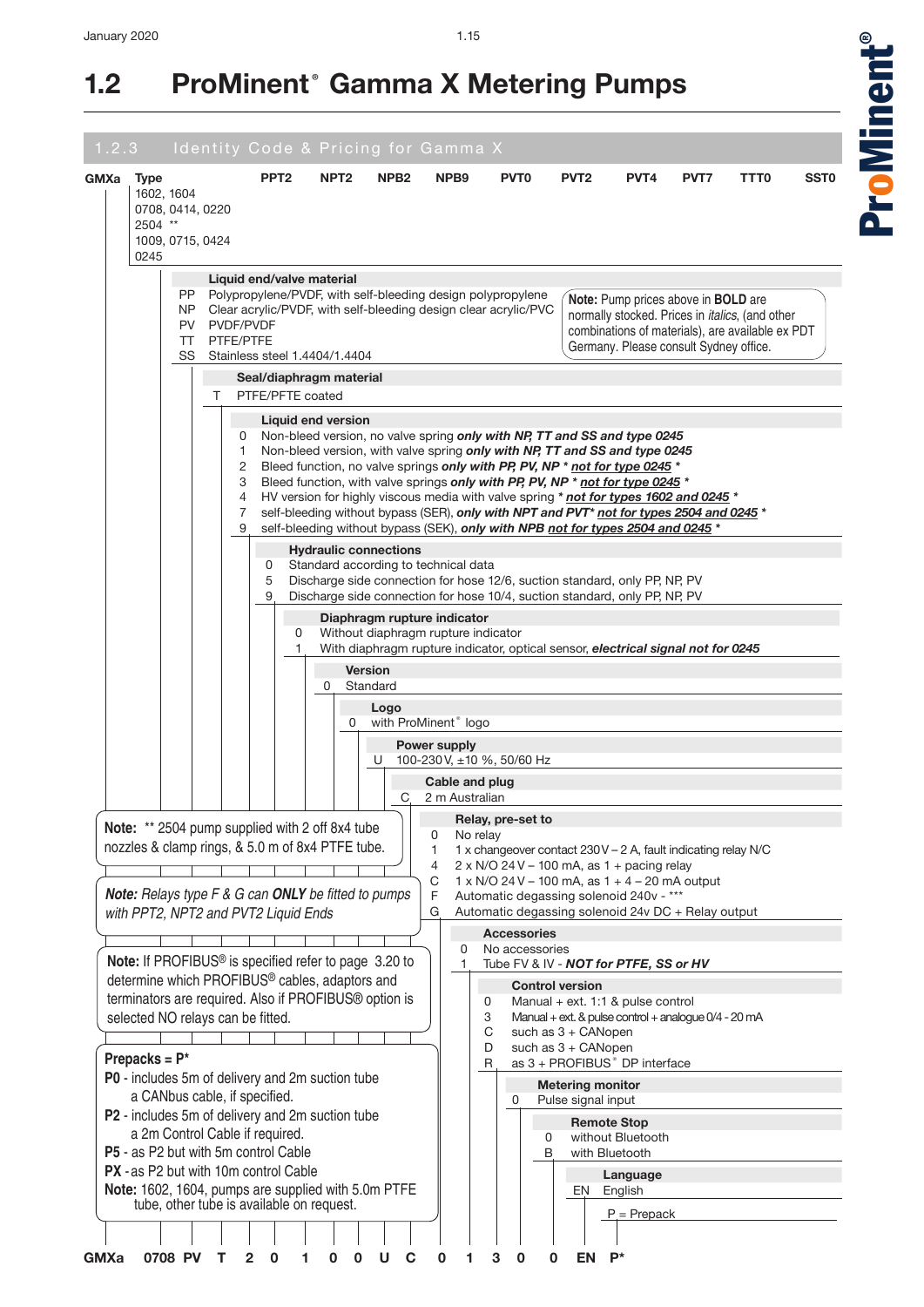

# **1.2 ProMinent® Gamma X Metering Pumps**

### **Spare parts kits for gamma/ X, consisting of:**

- 1 x diaphragm
- 1 x suction valve, complete
- 1 x discharge valve, complete
- 1 x connector set

冊

**Note:** Suction and discharge valve set not included with stainless steel version.





## **Spare Diaphragm for Product Range gamma/ X**

|                         | Materials in contact with |          |
|-------------------------|---------------------------|----------|
| <b>Type</b>             | the medium                | Part No. |
| <b>Type 1602</b>        | all materials             | 1000246  |
| Type 1604 and Type 2504 | all materials             | 1034612  |
| Type 0708 and Type 1009 | all materials             | 1000248  |
| Type 0414 and Type 0715 | all materials             | 1000249  |
| Type 0220 and Type 0424 | all materials             | 1045456  |
| <b>Type 0245</b>        | all materials             | 1045443  |
|                         |                           |          |



## **Spare Parts Kit for gamma/ X**